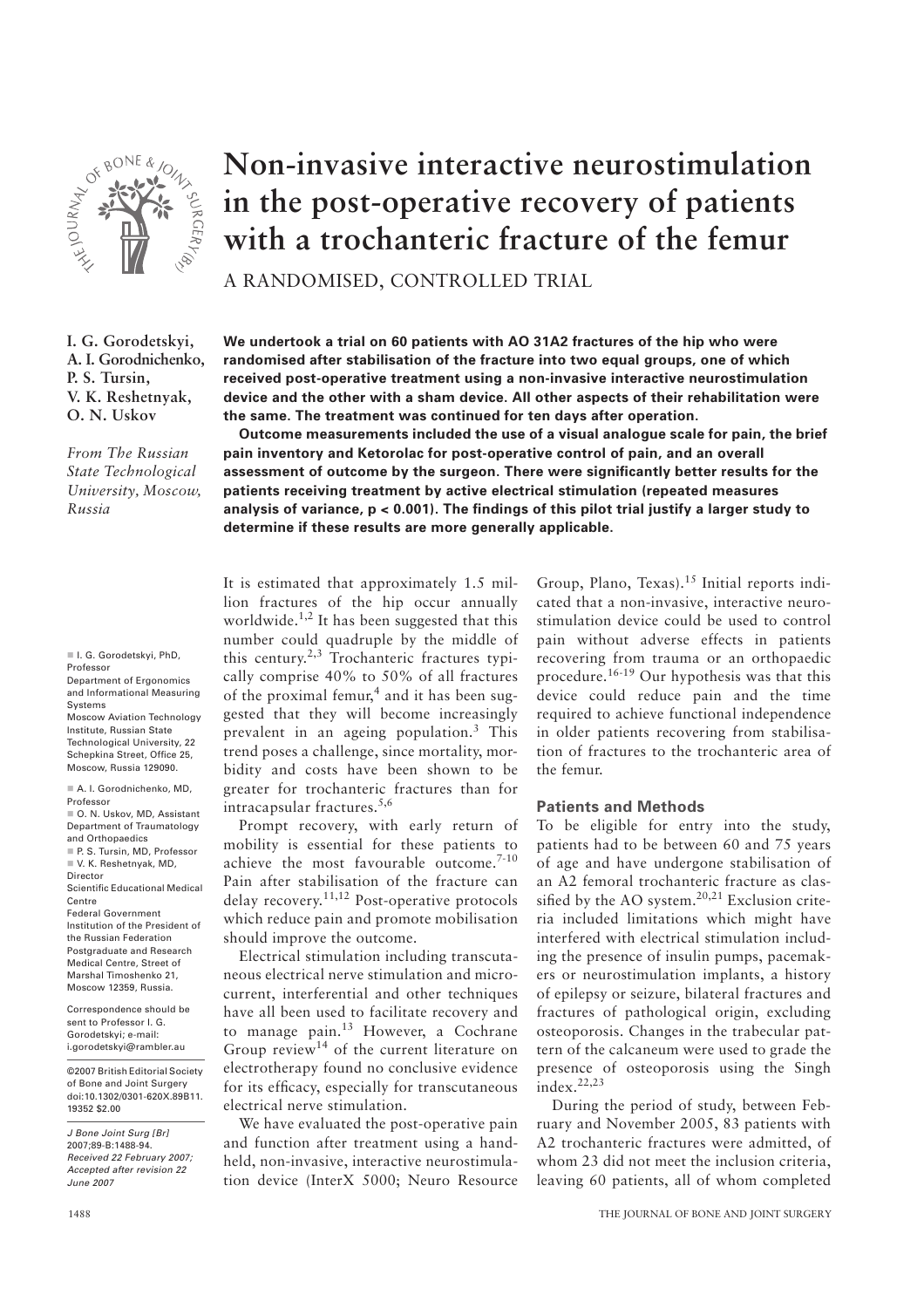

Diagrams of the waveform of the non-invasive neurostimulation device showing a) no skin contact, b) high-impedance skin contact, and c) lowimpedance skin contact. The waveform dynamically adjusts in relation to changes in the skin. This allows localisation of sites of low impedance which are then specifically targeted. Conductive gel is not required.



Fig. 2

Diagram of the sites of treatment which include 1) the skin just above the primary surgical incision, 2) the buttock area posterior to the hip, and 3) the skin inferolateral to the anterior superior iliac spine (areas of deeper grey shading).

the study. Of these, 30 were randomised to be treated with the InterX 5000 device, and 30 to the placebo group which used a sham device. All patients gave informed consent and the protocol received formal approval from the institutional review board. The patients were allocated to the study groups using a fixed randomisation scheme with sealed envelopes. The sample size was determined based upon the observed variation in pain scores from two earlier pilot studies,  $16,17$  and the investigators' opinion and a three-point reduction in reported pain, on a scale of 1 to 10, represented a clinically meaningful result. The study was designed to provide power of 95% with a level of 0.05, and allowed for loss to follow-up of 10%.

**Operative technique.** All the fractures have been stabilised using a dynamic hip screw (DHS)/dynamic condylar screw (DCS) (Synthes GmBH, Solothur, Switzerland) for non-complex fractures, or the Gorodnichenko (UVI-COM Co. Ltd, Moscow, Russia) external fixation method for complex fractures.<sup>24</sup> The latter produces less bleeding compared with the DHS/DCS method and is quicker to implant. The proportion of patients who received the external fixator was similar in both the noninvasive neurostimulation and sham device groups, with five patients (17%) and three patients (10%), receiving the treatment, respectively. All surgery was performed under general anaesthesia.

**The non-invasive neurostimulation treatment protocol.** All the patients received standard interdisciplinary postoperative care including routine assessment and daily care by an orthopaedic surgeon supported by a physiotherapist and nurse. A non-steroidal anti-inflammatory agent (Ketorolac tromethamine) was prescribed as needed up to three times daily for analgesia.

Within 24 hours of surgery, all patients began a tenday course of standard rehabilitation including either the active or sham device. Treatments and physiotherapy were carried out each morning and took approximately 20 to 30 minutes to complete. The therapist who administered treatment was aware of the assignment of the patient to an active or sham device. However, all the assessing surgeons, patients and research personnel involved in determining and recording outcome measurements were blinded to this information. The sham device had an identical appearance and application to the active device with lights, buzzing and beeps, but did not produce interactive neurostimulation.

Patients in the active group received non-invasive neurostimulation therapy daily using the InterX 5000. The device generates a high peak amplitude averaging 17 volts on the skin with a low current of about 6 mA, and damped biphasic electrical impulses which are delivered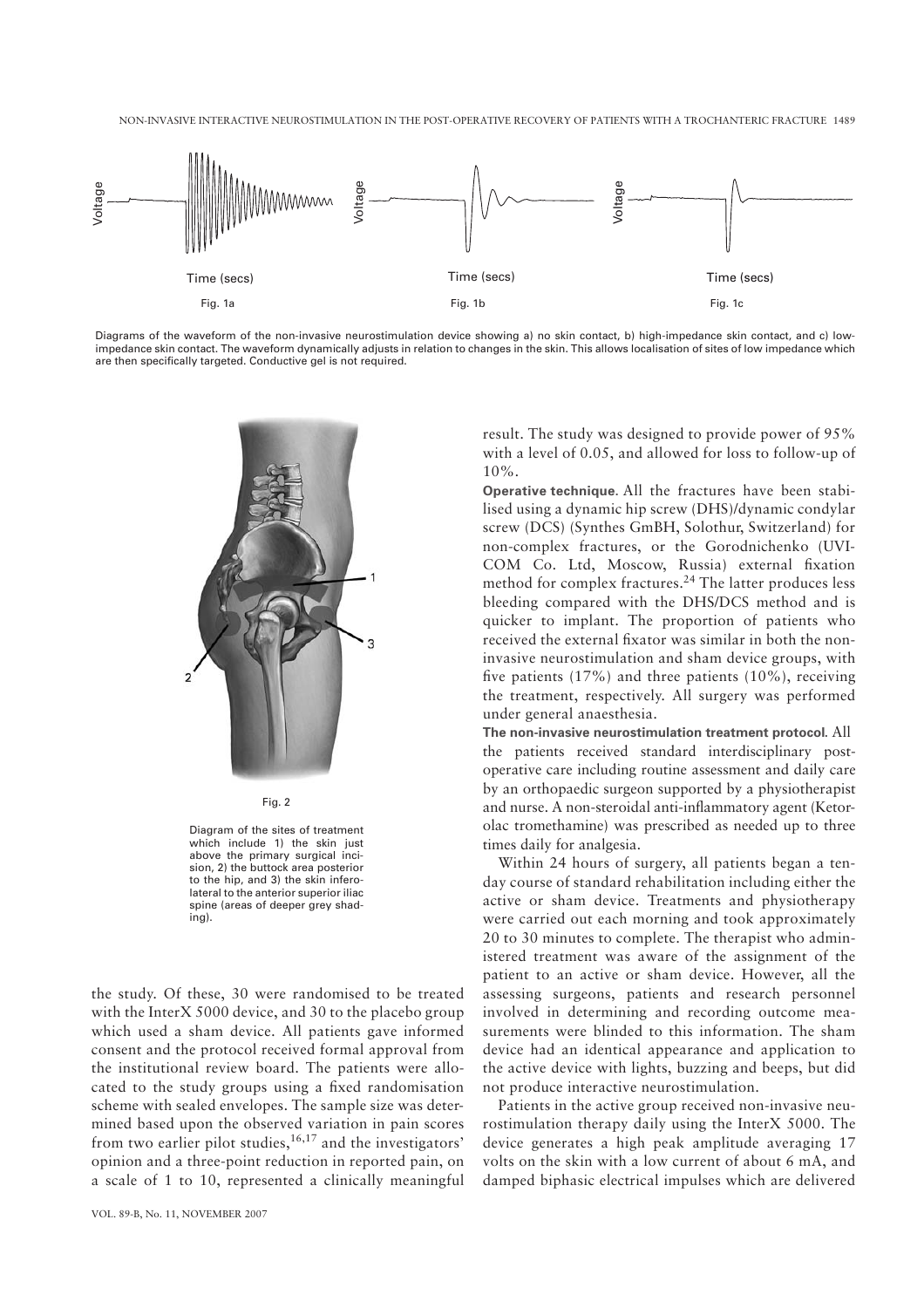|                                                                                               | Active NIN <sup>*</sup> therapy group | Sham group      |
|-----------------------------------------------------------------------------------------------|---------------------------------------|-----------------|
| Male:Female                                                                                   | 9:21                                  | 11:19           |
| Mean age in yrs (range)                                                                       | 71.5 (67 to 75)                       | 70.8 (63 to 75) |
| Pre-injury locomotion, complete/modified independence (with or without use of a 30<br>walker) |                                       | 30              |
| AO classification: <sup>20,21</sup> 31A2                                                      | 30                                    | 30              |
| Method of surgical stabilisation                                                              |                                       |                 |
| Internal fixation                                                                             | 25                                    | 27              |
| <b>External fixation</b>                                                                      | 5                                     | 3               |
| Singh index of calcaneal osteoporosis <sup>22,23</sup>                                        |                                       |                 |
| Mild                                                                                          | 11                                    | 9               |
| Moderate                                                                                      | 8                                     |                 |
| Advanced                                                                                      | 5                                     | 6               |
| None                                                                                          | 6                                     | 8               |

\* NIN, non-invasive interactive neurostimulation

to the tissue through a pair of concentric electrodes placed in direct contact with the target area. The device is able to adjust its strength and damping of the biphasic stimulus changes in accordance with the impedance of the underlying tissue (Fig. 1), resulting in a highly sensitive and variable voltage in order to maintain constant peak current.15,25

The active or sham device was applied once each morning during the same two-hour period for a total of 20 to 30 minutes combined, at the three sites close to the surgical incision, as well as the corresponding areas on the contralateral side (Fig. 2). The device was set to record relative impedance values at each site of treatment. For each, the area was scanned using minimal intensity of stimulation to identify the position of the electrode which correlated with the lowest tissue impedance (Fig. 1).<sup>26,27</sup> The device was then held stationary at this location and the intensity was increased to produce a comfortable sensation for the patient. The duration of treatment was determined by the device in response to changes in impedance over time. The process was repeated at each site. Following this, the area was palpated by the therapist to identify pressure-sensitive sites, each of which was treated as before. Additionally, areas of redness were also treated in the same manner.

The patients were evaluated by the attending surgeon before their first therapy session. The pain score and range of movement were recorded within 30 minutes before and after each treatment. Hip flexion was assessed using a goniometer, with 90˚ of flexion being the goal during the period of study. Measurements of pain were taken using a standard visual analogue scale (VAS).<sup>28</sup>

The brief pain inventory<sup>28,29</sup> was administered at one, five and ten days after surgery. This is quick and easy to use and has been shown to be useful for a variety of patient populations.<sup>29,30</sup> It consists of a series of questions which address many aspects of pain including intensity, impact on the patient's life, the type and effectiveness of treatment and functional deficits related to pain. These required the patient to complete a VAS on how the pain interfered with their mood, walking ability, sleep and enjoyment of life, where a score of 1 indicated no interference and of 10, absolute interference. The daily intake of Ketorolac was also recorded.

On completion of the ten-day course of treatment, the orthopaedic surgeon (not an author), who was blinded to the group allocation and who had no involvement in treatment or daily monitoring, made an overall assessment of progress using a Likert scale.<sup>31</sup> This consisted of five discrete categories from 'no improvement' (score of 1) to 'full recovery' (score of 5).

**Statistical analysis.** All continuous variables were analysed using a repeated-measures univariant analysis of variance (ANOVA) to determine significant differences between the two groups as well as treatment-time interactions. Computations were performed with the SPSS version 13.0 for Windows statistical package (SPSS Inc., Chicago, Illinois). The categorical data produced from the surgeon's overall assessment were analysed using a manually calculated chi-squared test. A p-value  $\leq 0.05$ was considered to be significant.

## **Results**

All the patients were Caucasian, none had dementia and all were functionally independent before their injury. The baseline characteristics of the two groups were similar and are shown in Table I.

Post-operative VAS assessments showed that the patients had comparably high mean levels of pain immediately after surgery of 9.0 (7.5 to 10.0) and 8.8 (7.5 to 10.0) for the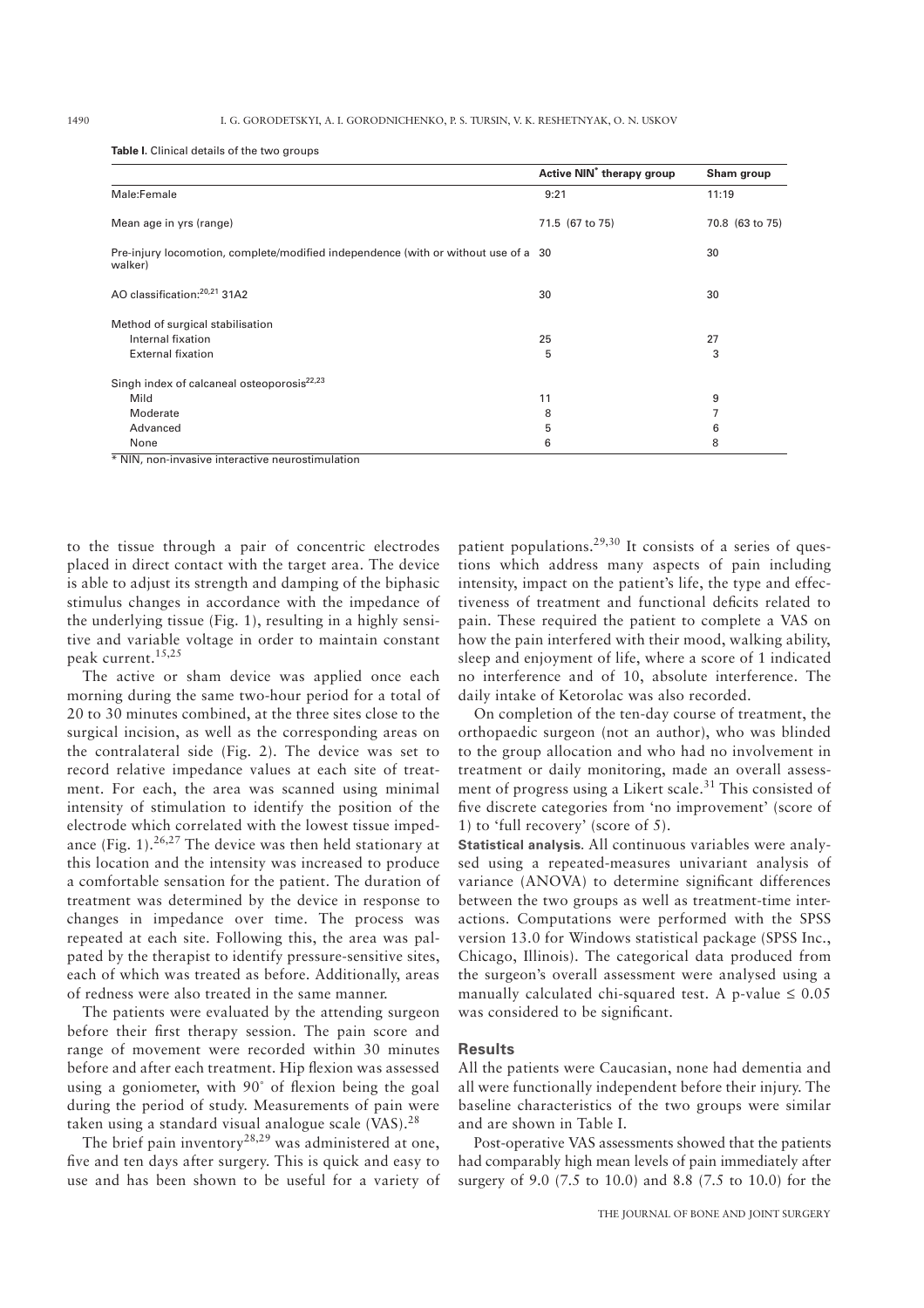

The mean visual analogue scale (VAS) pain score with and without noninvasive interactive neurostimulation. The bars represent the range of pain reduction. The mean value of the score before treatment is represented by a circle, and after treatment by a square.



Mean range of flexion with and without non-invasive interactive neurostimulation. The bars represent the mean range of flexion. The mean range of flexion before treatment is represented by a circle, and after treatment by a square.

non-invasive neurostimulation and the sham groups, respectively. However, on commencement of daily therapy, the non-invasive neurostimulation-treated patients experienced a marked reduction in pain scores. After the first session, they reported a decrease in the mean VAS pain score to 4.0 (3.2 to 5.1). In the sham treatment group, the mean VAS decreased to only 7.3 (5.3 to 10.0) after the first treatment. This difference persisted throughout the ten-day trial with the VAS declining much more rapidly in the non-

**Table II.** The mean (range) post-operative intake of Ketorolac in both groups

| Day            | NIN <sup>*</sup> group              | Sham group    |
|----------------|-------------------------------------|---------------|
| 1              | 3.47 (3 to 4)                       | 4.47 (4 to 5) |
| $\overline{2}$ | 3.07 (2 to 4)                       | 4.07 (3 to 5) |
| 3              | 2.63 (2 to 3)                       | 3.77 (3 to 4) |
| 4              | 2.03 (1 to 3)                       | 3.27(2 to 4)  |
| 5              | 1.53(1 to 2)                        | 2.87 (2 to 4) |
| 6              | 1.07(0 to 2)                        | 2.57 (2 to 3) |
| 7              | 0.73(0 to 1)                        | 2.17 (1 to 3) |
| 8              | $0.47$ (0 to 1)                     | 1.77 (1 to 2) |
| 9              | 0.13(0 to 1)                        | 1.33(1 to 2)  |
| 10             | $0.00$ (0 to 0)                     | 0.87 (0 to 1) |
| $*$ NII        | non invooivo interactivo neurootimu |               |

\* NIN, non-invasive interactive neurostimulation

invasive neurostimulation-treated group (Fig. 3).There was a highly statistically significant difference between the treatment groups, as well as for the effects of treatment over time (ANOVA,  $p < 0.001$ ).

Evaluation of the range of movement yielded a similar result. The initial range of hip flexion was restricted in both groups, with a mean of  $1.3^{\circ}$  (0 $^{\circ}$  to  $5^{\circ}$ ) in the active noninvasive neurostimulation arm and of 1.0˚ (0˚ to 5˚) in the sham group immediately before therapy. After the first session, the non-invasive neurostimulation group showed an improvement in the mean range of movement to 18.2˚ (0˚ to 35˚), while the sham group had a minimal change, to a mean of  $1.8^{\circ}$  (0 $^{\circ}$  to  $5^{\circ}$ ). Again, this treatment effect continued throughout the trial (Fig. 4). By the ninth postoperative day, the non-invasive neurostimulation-treated group had achieved a mean range of flexion of 88.7˚ (80˚ to 90°), while in the sham group it was  $63^{\circ}$  (45 $^{\circ}$  to 85 $^{\circ}$ ), which was highly significant both between the treatment groups and for the effects of treatment over time (ANOVA,  $p < 0.001$ ).

In addition, the use of Ketorolac was much less in the non-invasive neurostimulation group as shown in Table II. Differences were highly significant (ANOVA, p < 0.001) for the treatment group and for the effects of treatment over time.

From the brief pain inventory the impact of pain on functional capacity, particularly walking ability was substantially reduced by daily non-invasive neurostimulation therapy. The mean aggregate scores decreased more sharply in the non-invasive neurostimulation group than in the sham group (Table III). At the end of the study, the noninvasive neurostimulation group reported a mean pain interference score of 1 (0 to 2.5), while the sham group had a mean score of 5.3 (4.3 to 6.5). These differences were statistically significant (ANOVA, p < 0.001). In particular, walking ability decreased from a baseline score of ten immediately post-operatively in both groups to a mean of 6.3 (5 to 8) on the fifth post-operative day for the active group as compared with 7.9 (6 to 9) for the sham group. By the tenth day, the active group reported minimal interfer-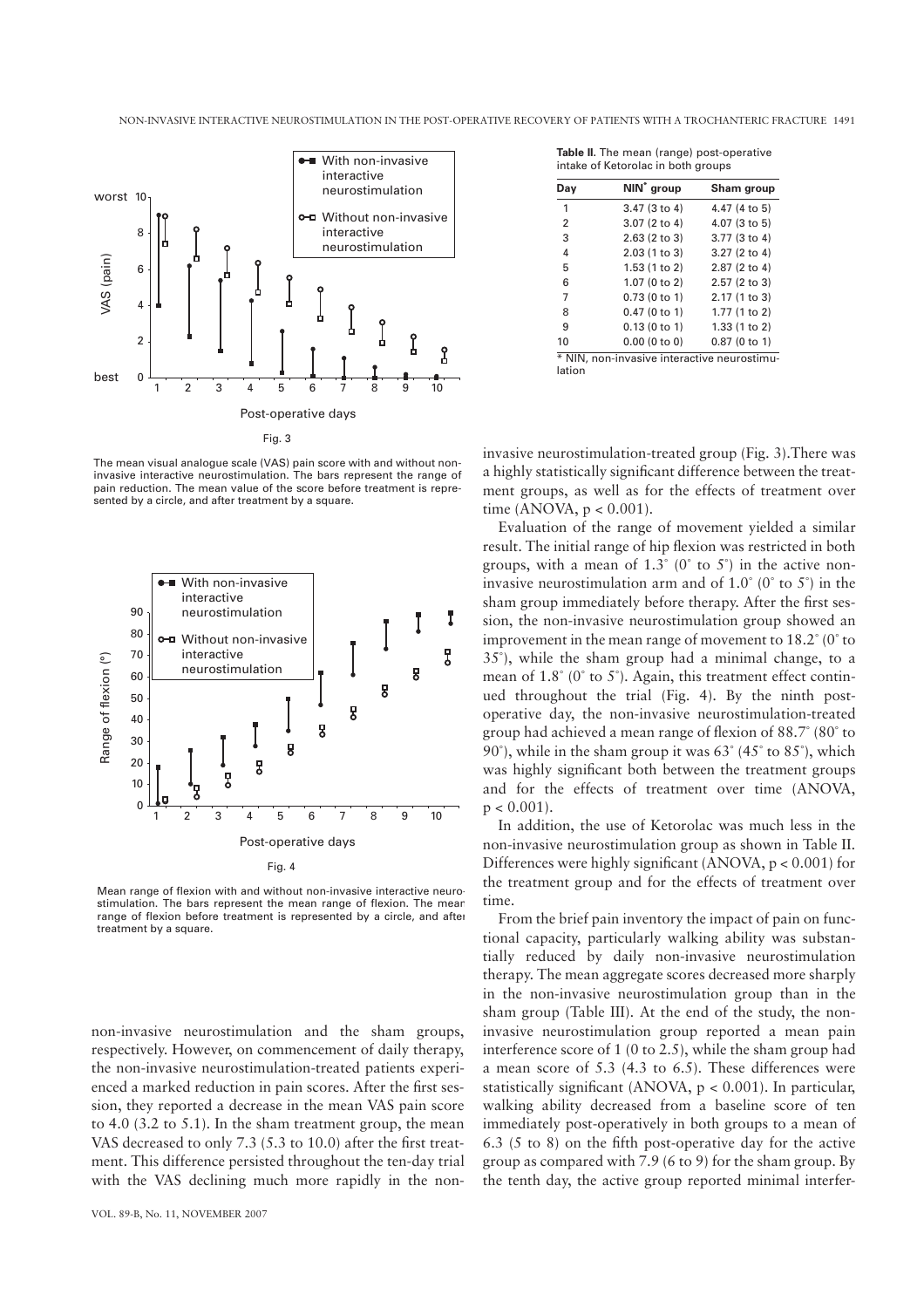**Table III.** The mean (range) values for pain and functional ability according to the visual analogue scale score for the two groups at days 1, 5 and 10

| Score                | NIN <sup>*</sup> group | Sham group             |
|----------------------|------------------------|------------------------|
| Mean aggregate score |                        |                        |
| 1                    | 8.3 (7.5 to 9.0)       | 9.0 (8.0 to 9.5)       |
| 5                    | 4.1 (3.3 to 4.5)       | 7.2 (3.8 to 8.5)       |
| 10                   | 1.0 (0.0 to 3.5)       | 5.3 (4.3 to 6.5)       |
| Ability to walk      |                        |                        |
| 1                    | 10.0 (10 to 10)        | 10.0 (10 to 10)        |
| 5                    | 6.3 (5 to 8)           | 7.9 (6 to 9)           |
| 10                   | 1.6 (0 to 3)           | $5.5(4 \text{ to } 9)$ |
| Ability to sleep     |                        |                        |
| 1                    | 6.9(6 to 9)            | $8.1(7 \text{ to } 9)$ |
| 5                    | 2.8(1 to 4)            | 6.2 (5 to 8)           |
| 10                   | 0.6(0 to 2)            | $4.2$ (3 to 6)         |
| Enjoyment of life    |                        |                        |
| 1                    | 9.0(8 to 10)           | $9.4$ (8 to 10)        |
| 5                    | $3.8(2 \text{ to } 5)$ | 7.3 (6 to 9)           |
| 10                   | 1.2 (0 to 3)           | 5.5(4 to 8)            |
| Mood                 |                        |                        |
| 1                    | 7.4 (6 to 8)           | $8.5(7)$ to 9)         |
| 5                    | $3.4(2 \text{ to } 5)$ | 7.2 (6 to 8)           |
| 10                   | 0.6(0 to 2)            | $6.2$ (4 to 8)         |

\* NIN, non-invasive interactive neurostimulation

ence with walking due to pain, yielding a mean score of 1.6  $(0 \text{ to } 3)$  compared with 5.5  $(4 \text{ to } 7)$  in the sham group.

Finally, the general therapeutic impact on recovery was assessed by the surgeon's overall evaluation of each patient's status upon completion of the ten-day protocol. All patients treated by the sham device had only 'no improvement', 'minimal', or 'average' improvement with a mean score of 2.4 (1 to 3) according to a 5-point Likert scale,  $31$  where 1 represents no improvement and 5 represents full recovery. By contrast, all those treated by the active non-invasive neurostimulation device had either 'substantial improvement' or 'full recovery' with a mean score of 4.6 (4 to 5) (chi-squared test,  $p < 0.001$ ; Table IV).

## **Discussion**

In our randomised, controlled study, we hypothesised that active non-invasive neurostimulation therapy in addition to standard post-operative care would improve recovery in elderly patients with a trochanteric fracture of the hip as a result of reduced pain and improved range of movement.

The precise biochemical mechanism of the action for non-invasive neurostimulation is not yet known. Animal experiments have suggested that stimulation releases endogenous opioids.32-34 Additional theories are that the body may modulate bidirectional communication between the cutaneous system and the nervous and immune systems.35,36 Further support for this concept was found in a study on rabbits which showed activation of the optic and somatic cerebral cortices as well as the hypothalamus after

| Improvement in patient status | NIN <sup>*</sup> group | Sham group |
|-------------------------------|------------------------|------------|
| None                          | 0                      | 3          |
| Minimal                       | 0                      | 12         |
| Average                       | 0                      | 15         |
| Substantial                   | 12                     | 0          |
| Full recovery                 | 18                     |            |

\* NIN, non-invasive interactive neurostimulation

non-invasive neurostimulation treatment for 15 minutes.<sup>37</sup> We found this therapy produced an accelerated recovery in the range of movement and reduced pain with a mean VAS for pain  $\lt$  1.0 by the fourth post-operative day. A similar improvement in pain was delayed until the tenth postoperative day in the sham group.

A poor outcome associated with a fracture of the hip in elderly patients has been extensively documented.<sup>38,39</sup> It has been shown that there is a relationship between the extent of mobility during the first few days or months postoperatively and the occurrence of adverse events, including repeated hospitalisation, placement in a nursing facility and death.7,8 Equally, a positive long-term outcome has been shown to be associated with achieving functional independence within 72 hours of surgery.<sup>40</sup>

Morrison et al<sup>12</sup> found a relationship between the level of post-operative pain and the outcome as well as the longer term outcome after reconstructive surgery for fracture of the hip. They reported that higher levels of post-operative pain were associated with longer hospital stays, poorer adherence to physiotherapy protocols, diminished ability to walk three days after the procedure and at six months after discharge. The relationship between pain and the functional outcome is highlighted in our study.

Furthermore, we identified a potential relationship between non-invasive neurostimulation therapy and length of hospital stay. Based upon the results of the pain scores and range of hip flexion, the patients treated by the noninvasive neurostimulation device could have been discharged from hospital earlier than those treated by a sham device. Additionally, the overall assessment by the surgeon indicated that all active non-invasive neurostimulationtreated patients had substantial improvement or full recovery upon completion of the protocol, while none treated by the sham device reached this degree of recovery during the period of study.

We accept that our study has not established whether any long term benefits will be obtained from non-invasive neurostimulation therapy. This will require investigation over a longer period of time.

We acknowledge the limitations of our pilot study. First, the patients were all Caucasian and were somewhat younger than patients with fracture of the hip worldwide.<sup>3,41</sup> Principally, this is a reflection of the reduced life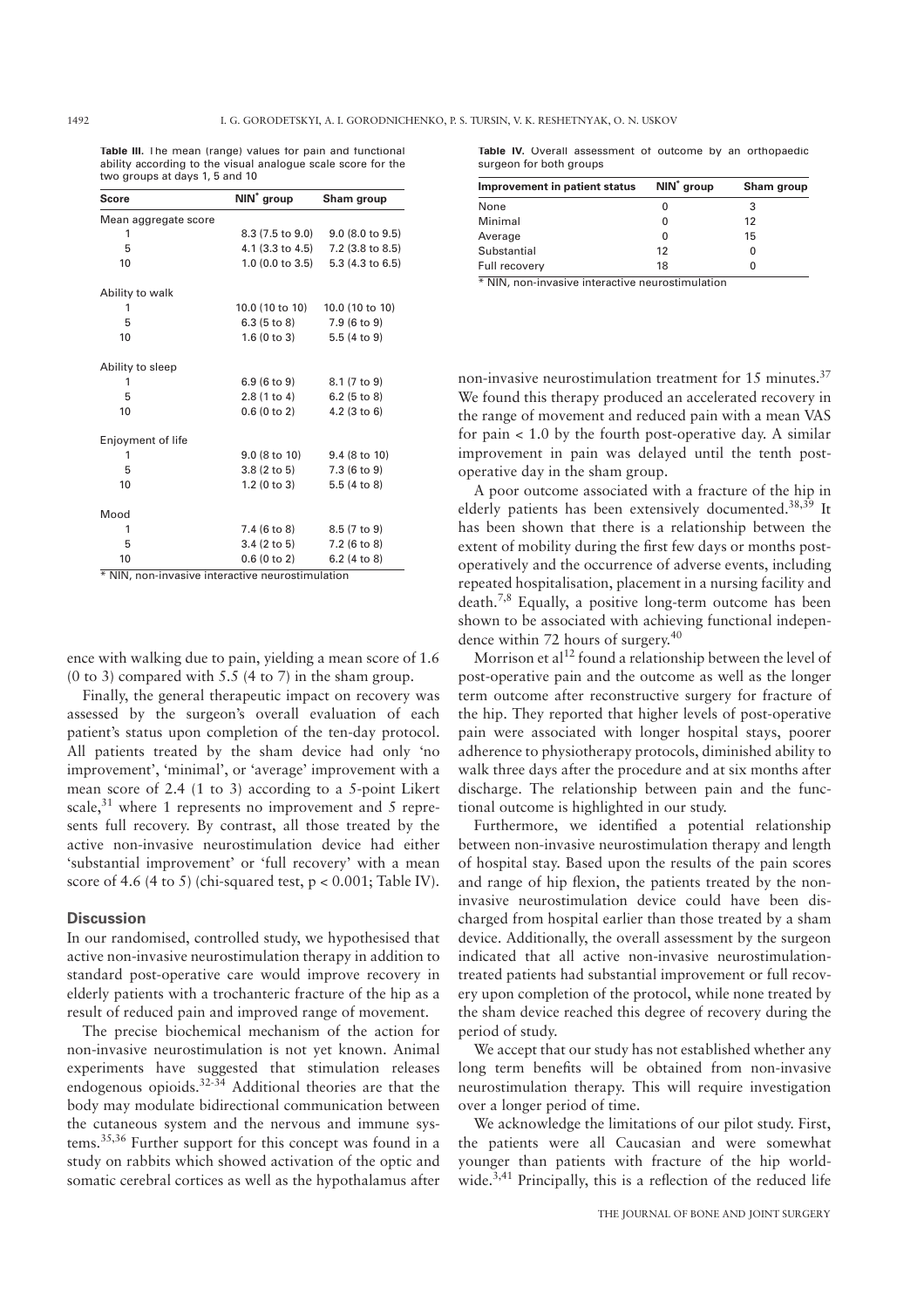NON-INVASIVE INTERACTIVE NEUROSTIMULATION IN THE POST-OPERATIVE RECOVERY OF PATIENTS WITH A TROCHANTERIC FRACTURE 1493

expectancy in Russia.42,43 Further studies are required to confirm whether these results can be generalised to more ethnically diverse and elderly groups of patients. Secondly, our patients were in relatively good health. None had dementia and all were functionally independent before their injury. It has been shown that a poorer outcome tends to occur in those patients with pre-existing mental and/or physical impairment.44,45 Thus, evaluation of the effectiveness of non-invasive neurostimulation therapy in patients with a much more compromised health status and who are most at risk for unfavourable outcomes is mandatory. Thirdly, the physiotherapist was not blinded to the allocation of active or sham devices and may have inadvertently introduced bias. We attempted to control for this by incorporating an overall surgeon's assessment to increase objectivity, but felt that the design of the study could have been improved if the physiotherapist had been blinded. However, because of the interactive nature of the technology application, this was not possible.

Although improvements in the recovery from fractures of the hip have been reported,  $46-48$  the treatment of these patients continues to represent one of the major costs in healthcare. The improvement in the rate of recovery after non-invasive neurostimulation therapy suggests that it could play a valuable role in reducing the length of inpatient stay. Our findings justify a larger study to evaluate the role of non-invasive neurostimulation therapy as part of an integrated rehabilitation strategy.

The authors thank the following for specific technical assistance and help with the manuscript and interpretation of the data: B. Paysour for statistical analysis, Dr. Z. Valeyeva-Frost, Dr. G. Maale, Professor K. A. Jobst, G. Wild. The authors would also like to acknowledge V. N. Borokov, Orthopaedic Surgeon, PhD, Chief of 1st traumatological department of the Moscow City Hospital NO71 for his blinded assessment of the patients, and the medical staff and employees of this establishment for the quality patient care and support of this trial.

The author or one or more of the authors have received or will receive benefits for personal or professional use from a commercial party related directly or indirectly to the subject of this article. In addition, benefits have been or will be directed to a research fund, foundation, educational institution, or other nonprofit organisation with which one or more of the authors are associated.

## **References**

- **1. Johnell O, Kanis JA.** An estimate for the worldwide prevalence, mortality, and disability associated with hip fracture. *Osteoporos Int* 2004;15:897-902.
- **2. Gullberg B, Johnell O, Kanis JA.** World-wide projections for hip fractures. *Osteoprosis Int* 1997;7:407-13.
- **3. Kannus P, Parkkari J, Sievänen H, et al.** Epidemiology of hip fractures. *Bone* 1996;18(Suppl):57-63.
- **4. Baudoin C, Fardellone P, Sebert JL.** Effect of sex and age on the ratio of cervical to trochanteric hip fracture. *Acta Orthop Scand* 1993;64:647-53.
- **5. Keene GS, Parker MJ, Pryor GA.** Mortality and morbidity after hip fractures. *BMJ* 1993;307:1248-50.
- **6. Fox KM, Magaziner J, Hebel JR, Kenzora JE, Kahner TM.** Intertrochanteric versus femoral neck hip fractures: differential characteristics, treatments, and sequelae. *J Gerontol A Biol Sci Med Sci* 1999;54:635-40.
- **7. Heinonen M, Karppi P, Huusko T, Kautiainen H, Sulkava R.** Post-operative degree of mobilization at two weeks predicts one-year mortality after hip fracture. *Aging Clin Exp Res* 2004;16:476-80.
- **8. Imura K, Ishii Y, Yagisawa K, Matsueda M.** Postoperative ambulatory level after hip fracture in the elderly predicts survival rate. *Arch Orthop Trauma Surg* 2000;120:369-71.
- **9. Kamel HK, Iqbal MA, Mogallapu R, Maaas D, Hoffmann RG.** Time to ambulation after hip fracture surgery: relation to hospitalization outcomes. *J Gerontol A Bio Sci Med Sci* 2003;58:1042-5.
- **10. Oldmeadow LB, Edwards ER, Kimmel LA, et al.** No rest for the wounded: early ambulation after hip surgery accelerates recovery. *ANZ J Surg* 2006;76:607-11.
- **11. Feldt KS, Oh HL.** Pain and hip fracture outcomes for older adults. *Orthop Nurs* 2000;19:35-44.
- **12. Morrison RS, Magaziner J, McLaughlin MA, et al.** The impact of post-operative pain on outcomes following hip fracture. *Pain* 2003;103:303-11.
- **13. Pope G, Mockett S, Write J.** A survey of electrotherapeutic modalities: ownership and use in NHS in England. *Physiotherapy* 1995;81:82-91.
- **14. Carroll D, Moore RA, McQuay HJ, et al.** Transcutaneous electrical nerve stimulation (TENS) for chronic pain. *Cochrane Database Syst Rev* 2001;3:CD003222.
- **15. No authors listed**. Neuro resource group inc. Food and Drug Administration 510k database. http://www.fda.gov/cdrh/pdf5/K053626.pdf (date last accessed 25 October 2007).
- **16. Maale G, Gamez M.** The effects of a handheld, cutaneous, portable, neuro stimulator using two concentric conductive electrodes with signals that are damped, Biphasic oscillatery cuneiform, which use skin as a conduit in patients with chronic severe pain from large orthopaedic procedures. *18th Annual Symposium International Society for Technology in Arthroplasty*, 2005:143.
- **17. No authors listed.** Neuro resource group inc. Patient Treatment Experience, technical file for CE mark. October 2004.
- **18. Coleman S.** InterX therapy to accelerate the rehabilitation of ligament injuries to the ankle joint: a case report. Procs International Congress, *Sports Rehabiliation Traumatology*, 2005.
- **19. Gorodnichenko AI, Gorodetskyi IG, Reshetnyak VK. Tursin PS, Uskov ON.** Interactive electrostimulation in treatment of trauma and orthopaedic patients. *Kremlijovskaya Medicina. Klinichesky Vestinik* 2005;4:76-80.
- **20. Pervez H, Parker MJ, Pryor GA, Lutchman L, Chirodian N.** Classification of trochanteric fracture of the proximal femur: a study of the reliability of current systems. *Injury* 2002;33:713-15.
- 21. Jin WJ, Dai LY, Cui YM, et al. Reliability of classification systems for intertrochanteric fractures of the proximal femur in experienced orthopaedic surgeons. *Injury* 2005;36:858-61.
- **22. Singh M, Nagrath AR, Maini PS.** Changes in a trabecular pattern of the upper end of the femur as an index of osteoporosis. *J Bone Joint Surg [Am]* 1970;52- A:457-67.
- **23. Jhamaria NL, Lal KB, Udawat M, Banerji P, Kabra SG.** The trabecular pattern of the calcaneum as an index of osteoporosis. *J Bone Joint Surg [Br]* 1983;65- B:195-8.
- 24. Gorodnichenko AI, Nikolajev AP, Razenkov NN, Uskov ON. Treating patients of old and elderly age with trochanteric fractures of the femur by original rod apparatus. *Kremlevskaya Medicine Vestik* 2002;23:12-17 (in Russian).
- **25. No authors listed.** Neuro Resource Group. InterX therapy instructional manual. www.nrg-unlimited.com (date last accessed 17 October 2007).
- 26. Korr IM, Wright HM, Chace JA. Cutaneous patterns of sympathetic activity in clinical abnormalities of the musculoskeletal system. In: Peterson B, ed. *The collected papers of Irvin M Korr*. Colorado: American Academy of Osteopathys, 1964:66-72.
- **27. Aaron R, Shiffman CA.** Using localized impedance measurements to study muscle changes in injury and disease. *Ann NY Acad Sci* 2000;904:171-80.
- **28. Bijur PE, Silver W, Gallagher EJ.** Reliability of the visual analogue scale for measurement of acute pain. *Acad Emerg Med* 2001;8:1153-7.
- 29. Daut RL, Cleeland CS, Flanery RC. Development of the Wisconsin Brief Pain Questionnaire to assess pain in cancer and other diseases. *Pain* 1983;17:197-210.
- **30. Cole HM, Brown EF, Evans M, Fitzgerald P, Karet G.** Pain management: pathophysiology of pain and pain assessment. *AMA CME Program* 2005.
- **31. Likert R.** A technique for the measurement of attitudes. *Archives of Psychology* 1932;140:1-55.
- **32. Sluka K, Deacon M, Stibal A, Strissel S, Ternstra A, Spinal blockage of opioid** receptors prevents the analgesia produced by TENS in arthritic rats. *J Pharmacol Exp Ther* 1999;289:840-6.
- **33. Sluka KA, Walsh D.** Transcutaneous electrical nerve stimulation: basic science mechanisms and clinical effectiveness. *J Pain* 2003;4:109-21.
- 34. Ainsworth L, Budelier K, Clinesmith M, et al. Transcutaneous electrical nerve stimulation (TENS) reduces chronic hyperalgesia induced by muscle inflammation. *Pain* 2006;120:182-7.
- **35. O'Sullivan RL, Lipper G, Lerner EA.** The neuro-immuno-cutaneous-endocrine network: relationship of mind and skin. *Arch Dermatol* 1998;134:1431-5.
- **36. Melzack R.** From the gate to the neuromatrix. *Pain* 1999;(Suppl 6):121-6.